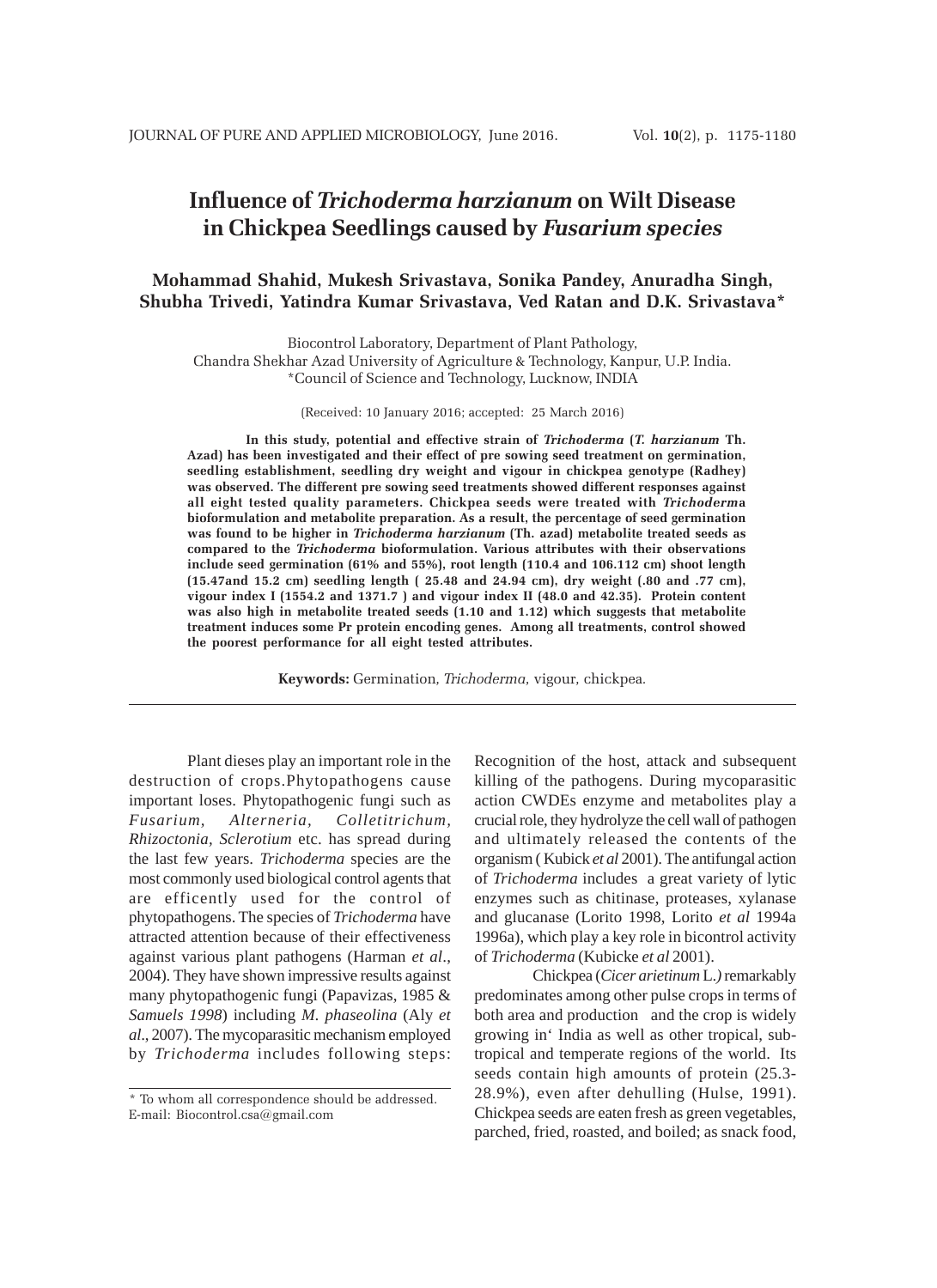sweet and condiments; seeds are ground and the flour can be used as soup, dhal, and to make bread; prepared with pepper, salt and lemon it is served as a side dish. Among various factors attributed to the low productivity of chickpea, such as susceptibility to wilt diseases is the most important. Chickpea is also affected by biotic and abiotic constraints and seed treatment is an important aspect to obtain higher germination and good quality seedlings. Wilt (*Fusarium oxysporum* f. sp. *ciceri* (Pad.) Snyd and Hans is one of the serious diseases of chickpea causing heavy loss upto 10- 100% depending on fungal inoculum and environmental conditions). Chemical control of the disease is less effective against *Fusarium oxysporum* f. sp. *ciceri* as it survives in the soil for a longer period of time due to the presence of chlamydospores. Therefore, cultivation of resistant varieties is an economical approach available for the disease when only a few resistant varieties are available (Pande *et al*., 2004). As such, in the present context, biological control of dry root rot of chickpea offers great promise.

In the present study Trichoderma formulation and metabolite preparation obtained from *Trichoderma* species was employed to study their antagonistic effect on *Fusarium* wilt and their plant growth promotion activity.

#### **MATERIALS AND METHODS**

## **Isolation and Characterization of Fungal Culture**

*Trichoderma* species was isolated from rhizospheric soil of field farm of C. S. Azad University of Agriculture & Technology, Kanpur, using serial dilution plate technique describe by Jonhson and curl (1976). Single spore cultures of *T. harzianum* (*Th* Azad) and *F. oxysporum* were sub-cultured on potato dextrose agar (PDA; 39 g/ l, Himedia, Mumbai, India) in a temperaturecontrolled growth cabinet at  $25\pm2\degree$ C for 7 days. It was morphologically identified by slide mounting and molecular identification characterized by ITS marker

### **Metabolite extraction**

*For metabolite extraction Trichoderma* isolate was inoculated in 100 ml Potato Dextrose Broth in 250 ml conical flask and incubated at  $28 \pm 2$ °C for 14 days. After incubation period completes the content of the flask were filtered

through the Whatman filter paper. Obtained filtrate is considered as the source of metabolites and is used for the chickpea seed treatment.

## *Trichoderma* **bioformulation preparation**

Grains are cheap, easily available and act as best nutritive media for the mass multiplication of many micro-organisms. Bajra (*Pennisetum typhoides*) grains should be completely soaked in 2% sucrose solution in water for 6 h. After draining out the excess water, the soaked 250 g seeds of bajra should be filled in autoclavable polypropylene (PP) bags of  $30 \times 20$  cm2. The PP bags should be plugged with non-absorbent cotton followed by autoclaving at 15 lbs pressure for 30 min. After autoclaving, the bags should be left for cooling overnight. The next day, the bags should be individually inoculated by using 5 ml stock solution (10<sup>6</sup> to 10<sup>8</sup> CFU/ml) of starter culture grown for 100 days, with syringe. Before inoculation, the place from where the inoculation is to be made should be marked out with a small circle with the help of marker pen. Punctured place of injection of the PP bag must be sealed with cellophane tape. The bags should be incubated at  $25 \pm 2^{\circ}$ C for 15 days in a temperature controlled room. After 15 days of incubation, the contents of the bags should be taken out and kept in hot air oven for drying overnight at 35°C. During the 15 days of incubation visual check every day is essential to ensure detection and elimination of contaminated PP bag(s). Formulation thus prepared should be ground to fine powder, while ensuring that during the process temperature does not go beyond at 35°C. The powdered formulation thus obtained should be mixed with pre-sterilized talc in 1:9 (*Trichoderma* spore:talc) ratio. Three samples should be taken from each, but lot during production and tested using a standardized method to determine the viability of the active ingredient expressed as colony forming units (CFU). The product thus prepared is ready for packaging at this stage. For storage, the finished product should be stored in vacuum filled plastic bags, covered by paper cartons of different sizes (250, 500 and 1000 g). These packets should then be kept in sealed cartons for transportation purpose

## **Seed Treatment**

Wilt infected seed of chickpea (Radhey) was obtained from seed processing plant of C.S. Azad University of Agriculture & Technology,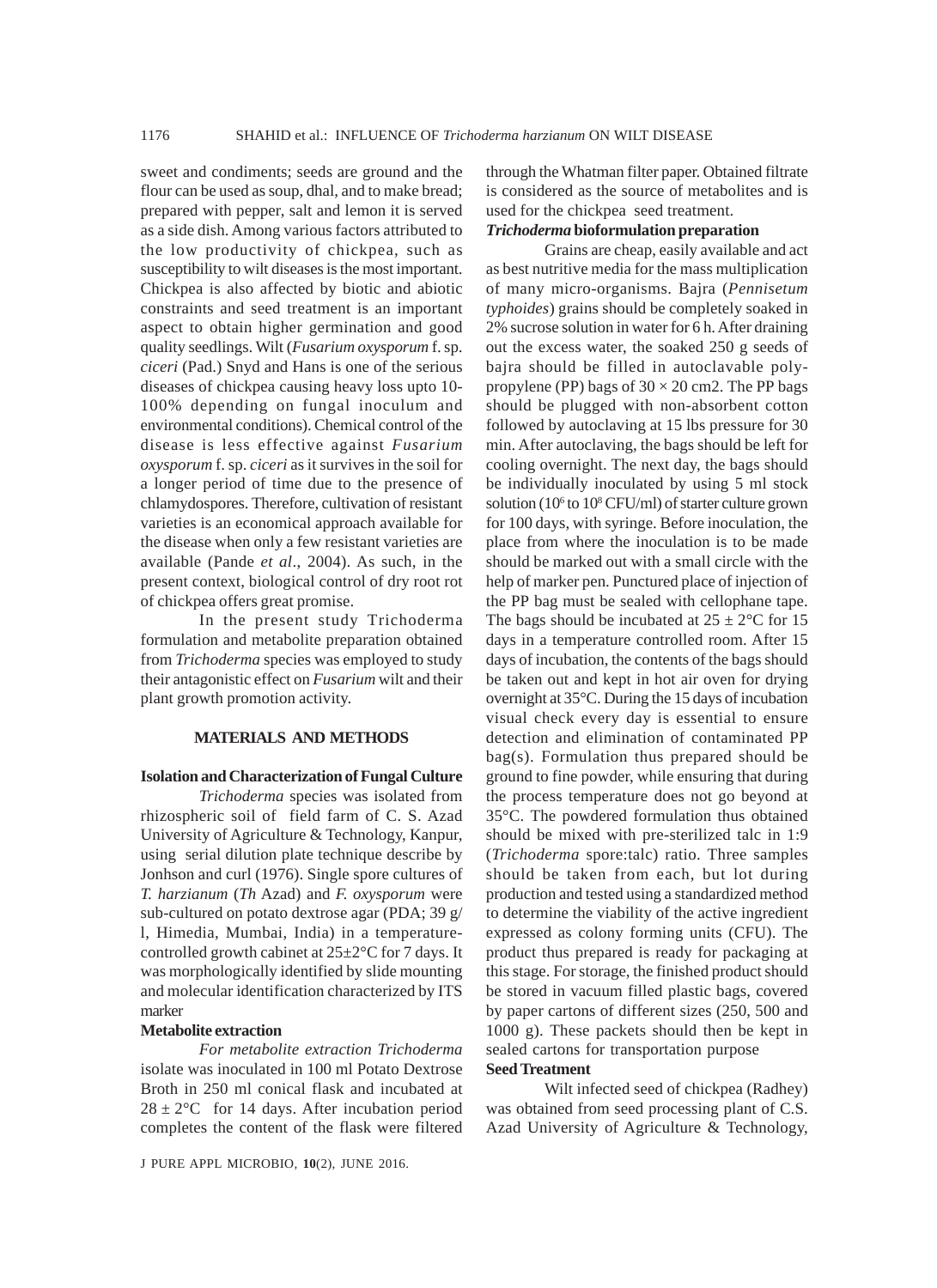Kanpur. One hundred seeds were counted and weighted to apply the recommended dose of *Trichoderma* bioformulations and metabolite preparation. All the treatments were tested as dry seed treatment method (Nene and Thapaliyal, 1977). The treated seeds were subjected to assess the germination and vigour as per the procedure recommended by ISTA at laboratory of Department of Seeds Science & Technology, C.S. Azad University of Agriculture and Technology, Kanpur. Seed germination was recorded 5 days after treating in all the experiments. Seed germination was recorded on the basis of number of the seed germinated out of total germination. Seedling length of the seed was recorded 10 days after treatments in all the experiments. Shoot and root lengths of the seeds were recorded on the basis of randomly selected ten plants per treatment in lab experiment (Dubey, *et al.,* 2011). The dry weight of the seedling were measured on the basis of randomly selected 10 germinated seeds per experiment were placed in hot air oven at 60º C for 36 hours. Two recommended methods *viz.,* germination per cent x seedling length for vigour index I (Abdul Baki and Anderson, 1973) and germination x dry weight for vigour index-II was adopted during the course of investigation. **Total protein extraction and quantification**

Total protein was extracted using method developed by Goggin *et al*., (2011). Briefly, 2.5 g of leaves were ground to a powder in liquid nitrogen, then placed in a centrifuge tube with two volumes of extraction buffer containing Tris-HCl 0.05 M, pH 8, 0.02% SDS, 30.3% urea, 1% 2 mercaptoethanol. After 20 min incubation on ice with gentle rocking, the tubes were centrifuged at 12000 g for 10 min. For purification, extracted proteins were precipitated in chilled methanol (- 80°C) and incubated overnight at -80°C, then centrifuged for 30 min at 10000 g. The pellet was allowed to air-dry, re-suspended in minimal IEF buffer which contained 8 M urea, 2% [w/v] CHAPS, 60 mM DTT, 2% [v/v] IPG buffer, for 10 min with gentle rocking, and centrifuged at 12000 g for 30 min again. Protein concentration of samples were determined using Bradford assay (Bradford,1976) and lowry assay (*Lowry* 1951). BSA was used as a standard.

#### **RESULTS AND DISCUSSION**

Isolate was identified up to species level based on phenotypic characters like colony colour and growth; size and shape of conidiophore, phialides and conidia using the available literature (Bisset 1991a,1991b and Samuels *et al.*1998) and confirmed molecular identification by ITS marker, sequences deposited to NCBI GenBank (Acc. No.- KC800922) and re-confirmation by ITCC, New Delhi (Acc. No.-ITCC-6796). Finally, potential and effective bio-agent *T. harzianum* (*Th* Azad/6796) was submitted to microbial data bank at NBAIM, Mau (Acc.No.-F-03109).

In the current study, it was observed that both the seed treatments were significantly superior over control (untreated seeds). Among the eight seed quality parameters *viz*. germination, shoot length, root length, seedling length, seedling dry weight, vigour index I and vigour index II (Table-1). Treatment T1- crude metabolite extract (*Trichoderma harzianum* (Th. azad) was found to be significantly superior and effective with 61%



**Fig. 1.** Light micrographs of *T. harzianum* (*Th* Azad/6796) (A) Growth on PDA Media (B) Microscopic observation at 40x(C) Spore germination

J PURE APPL MICROBIO*,* **10**(2), JUNE 2016.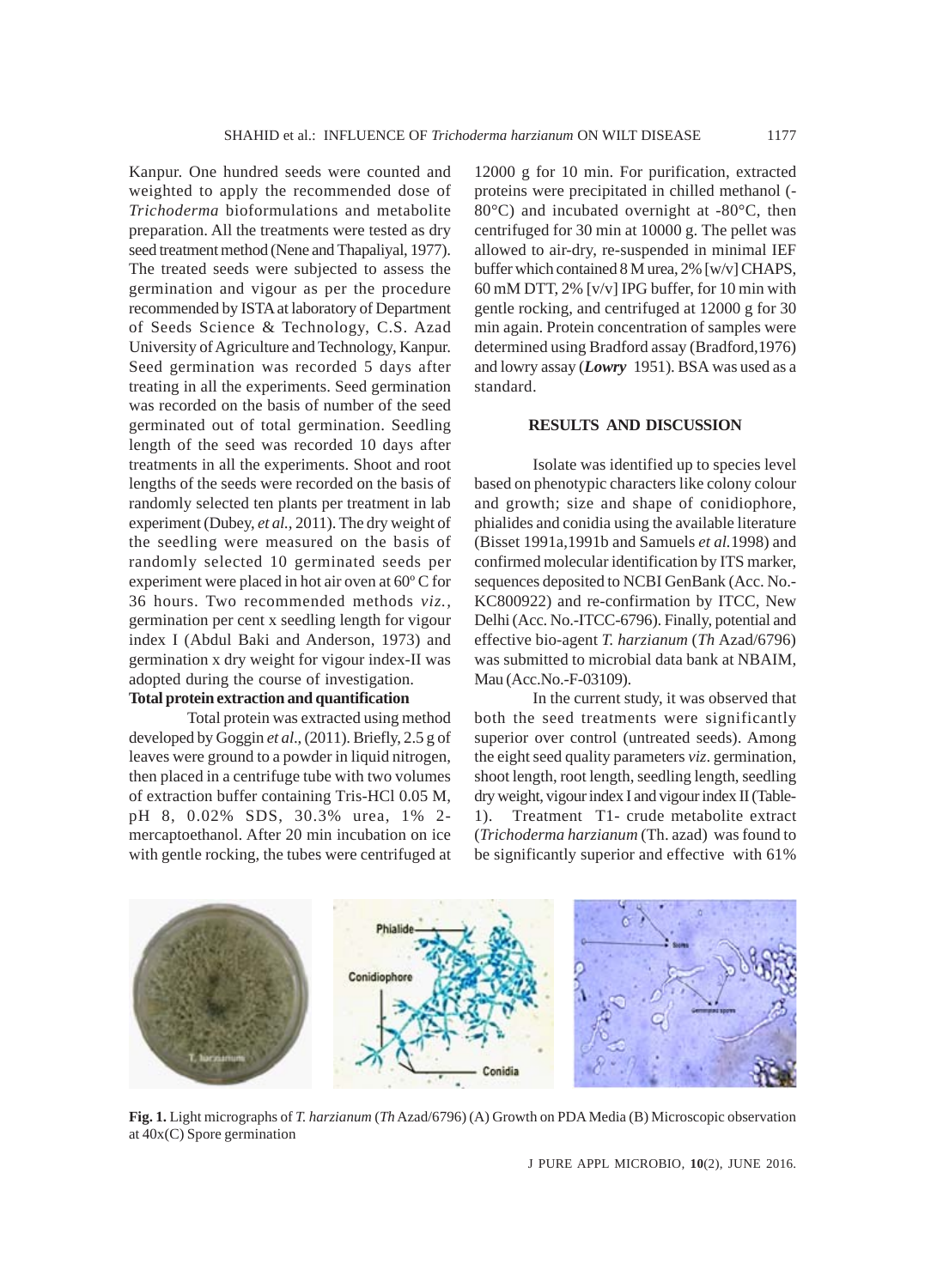germination of chickpea variety Radhey from control followed by T2 (*Trichoderma* bioformulatio 5%), similarly the beneficial impact of seed treatment was also recorded for root length, shoot length, seedling length and dry weight vigour index-I and vigour index-II similarly T1 treatment (crude metabolite extrat*)* excelled overall significant superior performance by contributing root length (110.4), shoot length (15.47), seedling length (25.48), dry weight (.80), vigour index I (1554.2), vigour index- II (48) respectively sfollowed by T2 treatment. Germination and seedling length along with seedling dry weight are important attributes, which determine the quality of seed of any seed

| <b>THERE</b> If EXPOSED WILLOCHE SOCO ILCOMMODES ON QUALITY OF CHICKPON SOCOS |               |                |                        |                 |               |                   |                    |  |  |
|-------------------------------------------------------------------------------|---------------|----------------|------------------------|-----------------|---------------|-------------------|--------------------|--|--|
| Treatments                                                                    | Germination % | Root<br>length | <b>Shoot</b><br>length | Plant<br>height | Dry<br>weight | Vigour<br>index-I | Vigour<br>index-II |  |  |
| Crude secondary<br>metabolite extract                                         | 61            | 110.4          | 15.47                  | 25.48           | 0.80          | 1554.2            | 48.0               |  |  |
| Trichoderma<br>formulation                                                    | 55            | 106.1          | 15.2                   | 24.94           | 0.77          | 1371.7            | 42.35              |  |  |
| Control                                                                       | 44            | 94.1           | 13.9                   | 21.61           | 0.73          | 950.0             | 32.12              |  |  |

**Table 1.** Effect of different seed treatments on quality of chickpea seeds



**Fig. 2.** Chick pea seed treatment process (A) showing the seed treatment process of Fig1b: Uprooted *cicer aritenum* plants *Cicer aritenum* seeds and their growth in crystal sand (B) Uprooted *cicer aritenum* plants and (C) Dried *Cicer aritenum* plants

J PURE APPL MICROBIO*,* **10**(2), JUNE 2016.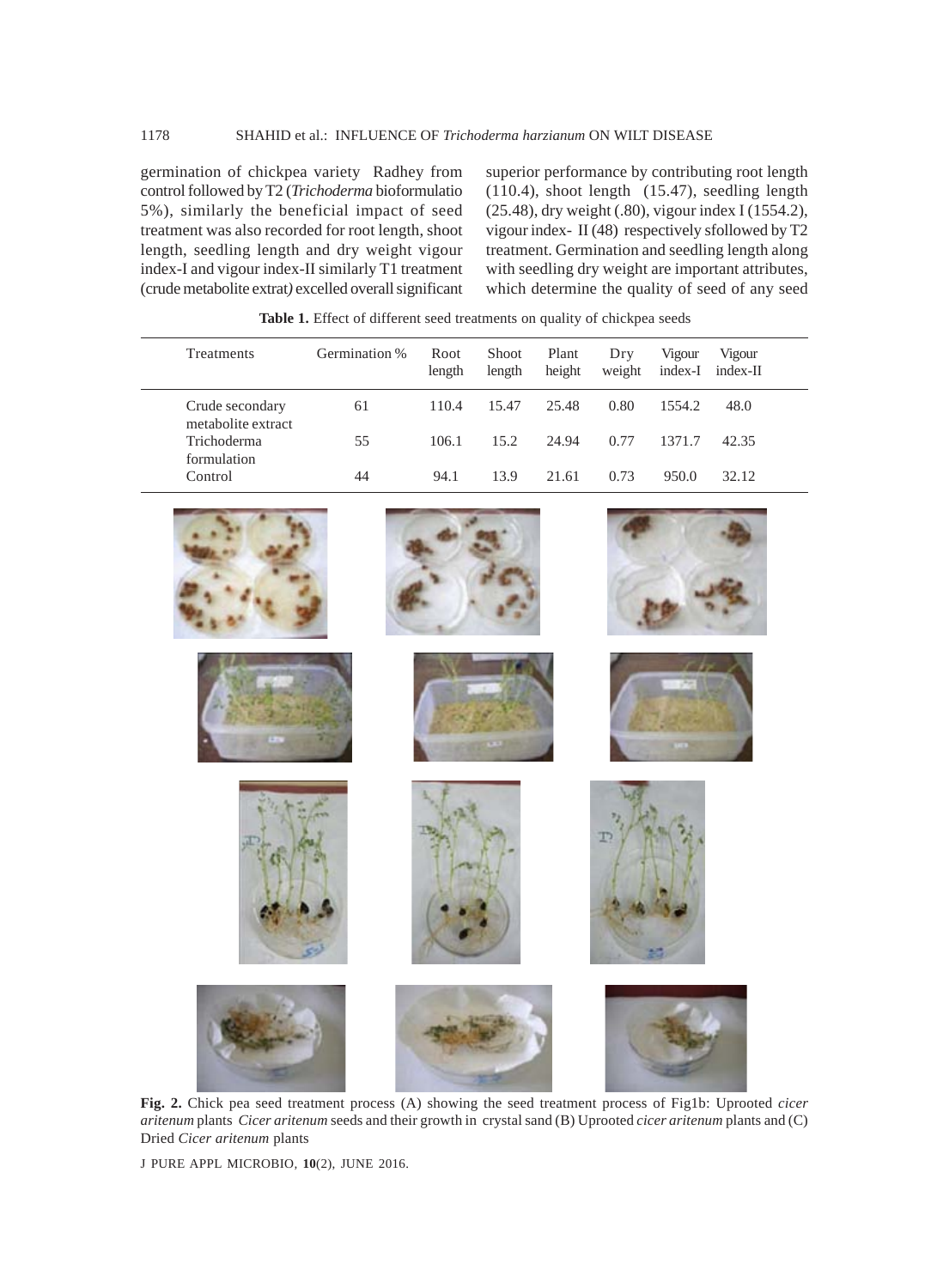lot. Besides these quality seed parameters seed vigour index also plays very crucial role in predicting the fate of any seed lot under biotic and abiotic stress conditions. Shukla, 2008 Cokkizgin and Cokkizgn, 2010 also reported germination per cent, plumule length, radical length and vigour index in case of lentil and *Terminalia arjuna* showed better performance for all these attribute with chemical treatments. The data given (Table 1) is also revealed that over all superior performance was contributed by T1 treatment (crude metabolite extract*)* achieving the highest vigour index-I as well as vigour index-II. The impact of control treatment (T3) for germination, root length, seedling length and for dry weight was poor. Dube, *et al*., 2011 and Shahid *et al*. 2011 also suggested



**Fig. 3.** BSA standard curve for Bradford

**Table 2.** Protein concentration of chickpea seedling



**Fig. 4.** BSA standard curve for Lowry **Table 3.** Protein concentration of chickpea seedling

| <b>Treatment</b> | Protein Conc. |
|------------------|---------------|
| T1               | 1.12          |
| T2               | 1.06          |
| T3               | .96           |

the effect of soil application and seed treatment with *Trichoderma* species on seed germination shoot, root length dry root in case of chickpea. The above result concluded that out of three treatment including control T1 treatment (*metabolite extract*) are better seed treatments to enhance quality seed parameters in chickpea seed (Radhey), which can finally be converted into superior yield even in adverse conditions. Shahid *et al* 2015 showed that application of *Trichoderma* mycolytic enzymes results in better germination and grwth in chickpea seedlings.

## **Protein estimation by Bradford and Lowry method**

Amount of protein extracted from chick pea seedling was determined by Bradford and Lowry's method and the results of the same can be seen in Table 2 &3 below. In *Trichoderma* metabolite treated seeds higher amount of protein content was found

In this study, effect of metabolite and bioformulation of *T. harzianum* (Th. Azad) was investigated on germination, seedling establishment, seedling dry weight and vigour in chickpea genotype (Radhey). The different pre sowing seed treatments showed different responses against all the eight tested quality parameters. Chickpea seeds were treated with *Trichoderm*a metabolite and bioformulation. As a result, the percentage of seed germination was found to be higher in *metabolite treated* seeds followed by bioformulation treated seeds. Various attributes with their observations include seed germination (61% and 55%), root length (110.4 and 106.112 cm) shoot length (15.47and 15.2 cm) seedling length ( 25.48 and 24.94 cm), dry weight (.80 and .77 cm), vigour index I (1554.2 and 1371.7 ) and vigour index II (48.0 and 42.35). Among all treatments, control showed the poorest performance for all eight seed quality attributes.

## **ACKNOWLEDGEMENT**

The authors are grateful for the financial support granted by the Indian Council of Agricultural Research (ICAR), under Niche Area of Excellence of "Exploration and Exploitation of *Trichoderma* as antagonist against soil borne pathogen" programme running in Biocontrol Lab, Department of Plant Pathology, C.S. Azad University of Agriculture and Technology, Kanpur.

J PURE APPL MICROBIO*,* **10**(2), JUNE 2016.